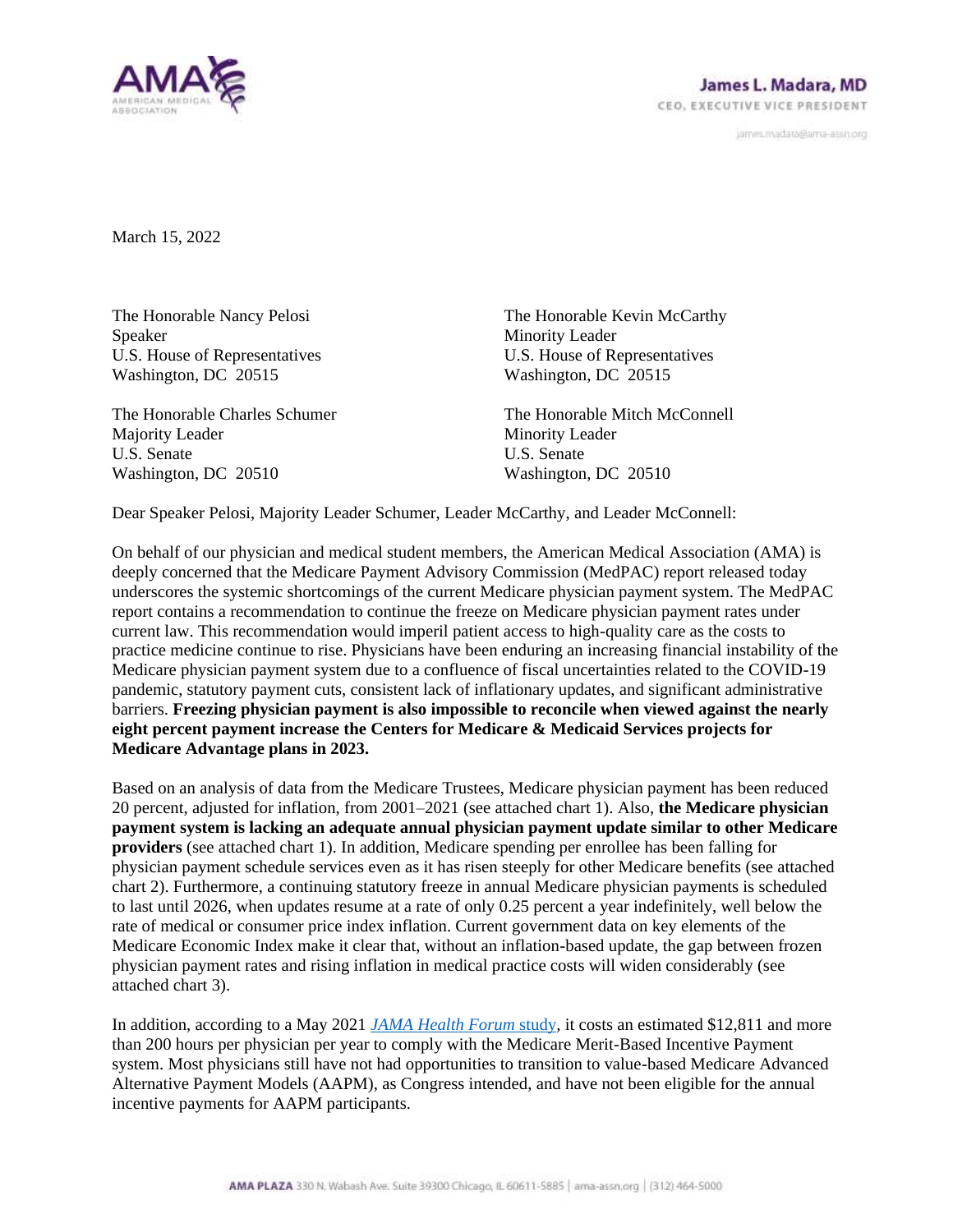March 15, 2022 Page 2

In addition to being asked to do more with fewer resources each year, physicians continue to face significant clinical and financial disruptions during the COVID-19 pandemic. In 2020, according to an [AMA study,](https://www.ama-assn.org/system/files/2020-prp-covid-impact-medicare-physician-spending.pdf) there was a \$13.9 billion decrease (equating to a 14 percent reduction) in Medicare physician payment schedule spending as patients delayed treatments. Burnout, stress, workload, and fear of COVID-19 infection are leading one in five physicians to [consider](https://www.mcpiqojournal.org/article/S2542-4548(21)00126-0/fulltext) leaving their current practice within two years.

The AMA greatly appreciates that Congress averted the nearly 10 percent cut to physician payment in 2022 and provided financial relief throughout the pandemic. However, **it is urgent that Congress work with the physician community to develop solutions to the systematic problems with the Medicare physician payment system and preserve patient access to care.** At a minimum, Congress must establish a stable, annual Medicare physician payment update that keeps pace with inflation and practice costs and allows for innovation to ensure Medicare patients continue to have access to physician practicebased care.

Sincerely,  $24$  looked

James L. Madara, MD

Attachments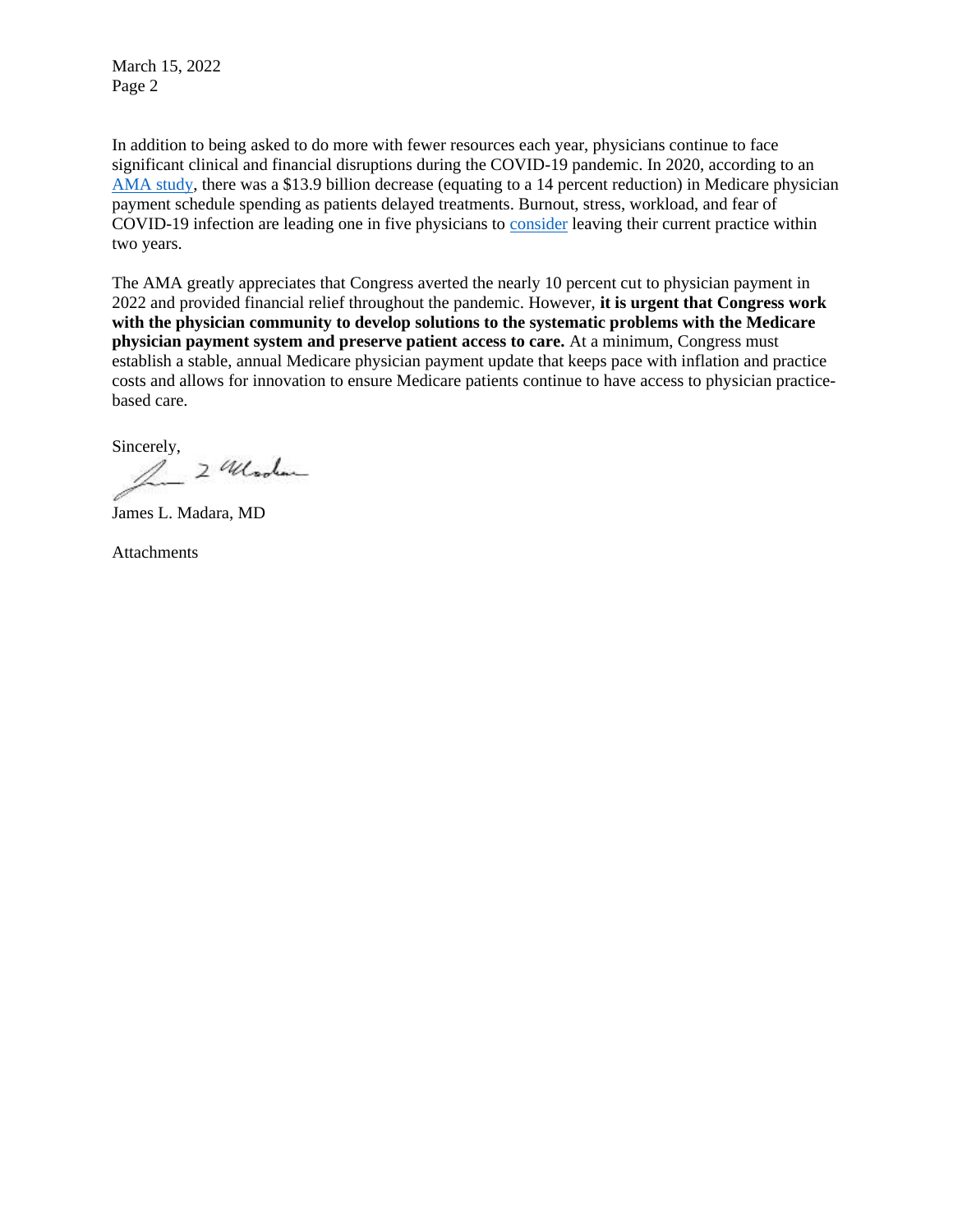



Sources: Federal Register, Medicare Trustees' Reports and U.S. Bureau of Labor Statistics

According to data from the Medicare Trustees, Medicare physician pay has increased just 11 percent over the last two decades, or 0.5 percent per year on average. And roughly one-third of that increase is the temporary 3.75 percent update for 2021 that will expire in 2022. In comparison:

- Medicare hospital updates totaled roughly 60 percent between 2001 and 2021, with average annual increases of 2.4 percent for both inpatient and outpatient services.
- Medicare skilled nursing facility (SNF) updates totaled more than 60 percent between 2001 and 2021, or 2.5 percent per year.
- The cost of running a medical practice increased 39 percent between 2001 and 2021, or 1.6 percent per year. Inflation in the cost of running a medical practice, including increases in physician office rent, employee wages, and professional liability insurance premiums, is measured by the Medicare Economic Index or MEI.
- Economy-wide inflation, as measured by the Consumer Price Index, increased 51 percent over this period (or 2.1 percent per year).

As a result, Medicare physician pay does not go nearly as far as it used to. Adjusted for inflation in practice costs, Medicare physician pay declined 20 percent from 2001 to 2021, or by 1.1 percent per year on average.

American Medical Association, Economic and Health Policy Research, October 2021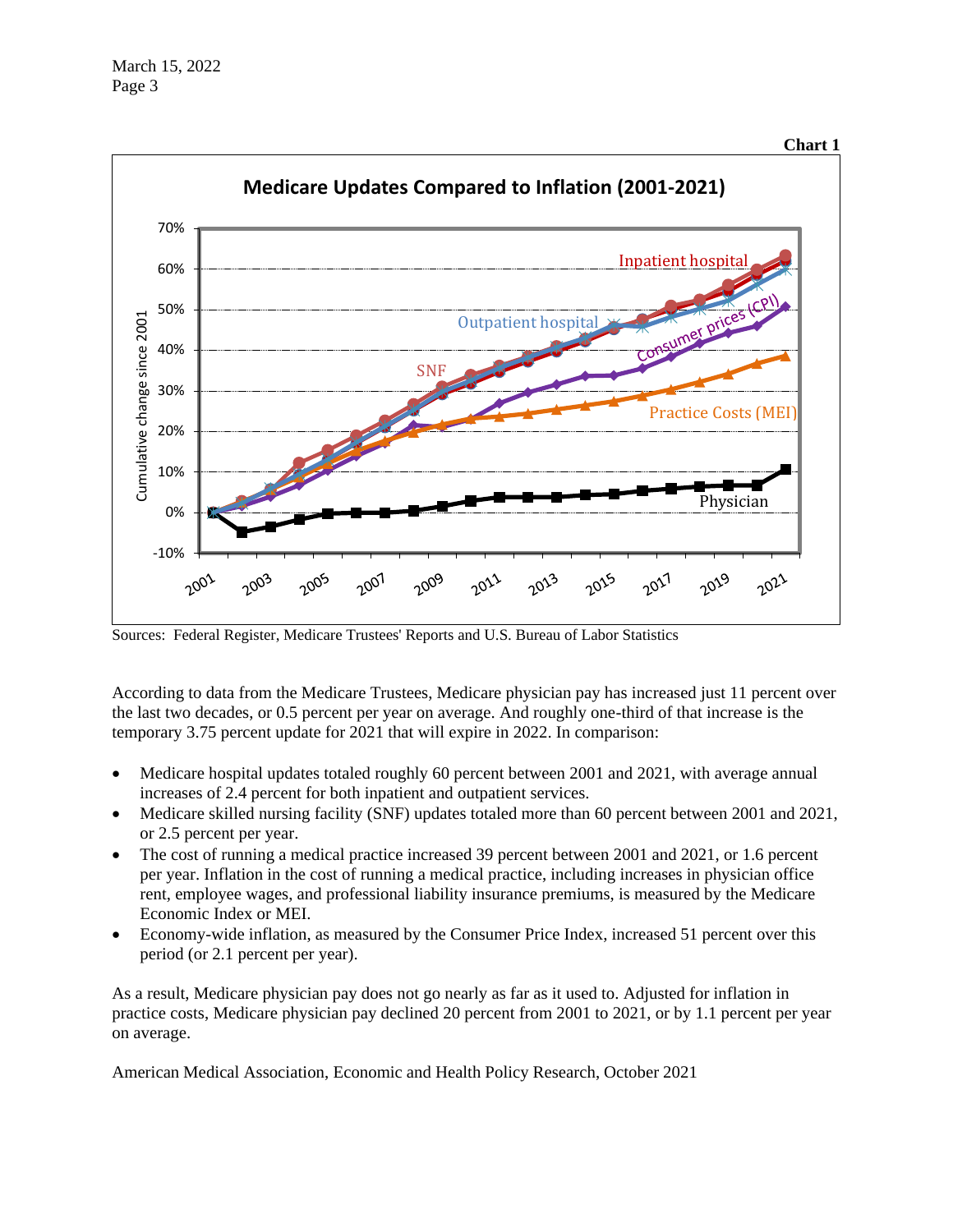

Source: 2020 and 2021 Medicare Trustees' reports. Note: Part C figures consist of Part A and B spending for Medicare private health plan enrollees.

- Medicare physician fee schedule spending per enrollee decreased 1.0 percent over the last decade, from \$2,032 in 2010 to \$2,012 in 2020 for an average annual change of -0.1 percent.
- In comparison, spending per enrollee has increased over this period for other components of Part B:
	- *Excluding* physician fee schedule spending, Part B FFS spending per enrollee increased 42.1 percent from 2010 to 2020.
	- Outpatient hospital and physician-administered drugs have been the fastest growing components of Part B FFS over the last decade, with cumulative spending growth of 85.1 percent and 111.0 percent, respectively.
- Spending per enrollee also increased in the other major components of the Medicare program:
	- Part A FFS spending per enrollee increased 3.6 percent from 2010 to 2020.
	- Part C spending per enrollee increased 29.4 percent. (Ninety-seven percent of Part C enrollees are in Medicare Advantage.)
	- Part D spending per enrollee increased 20.1 percent.
- Medicare spending decreased between 2019 and 2020 for many types of service due to the COVID-19 pandemic, including a 9.7 percent decline in physician fee schedule spending per enrollee. This decrease was larger than that in any of the other components of Medicare spending shown above. However, physician fee schedule spending growth was also low prior to the pandemic, averaging just 1.0 percent per year from 2010 to 2019, a growth rate lower than that in Parts C, D, and the rest of Part B FFS.

American Medical Association, Economic and Health Policy Research, October 2021

**Chart 2**